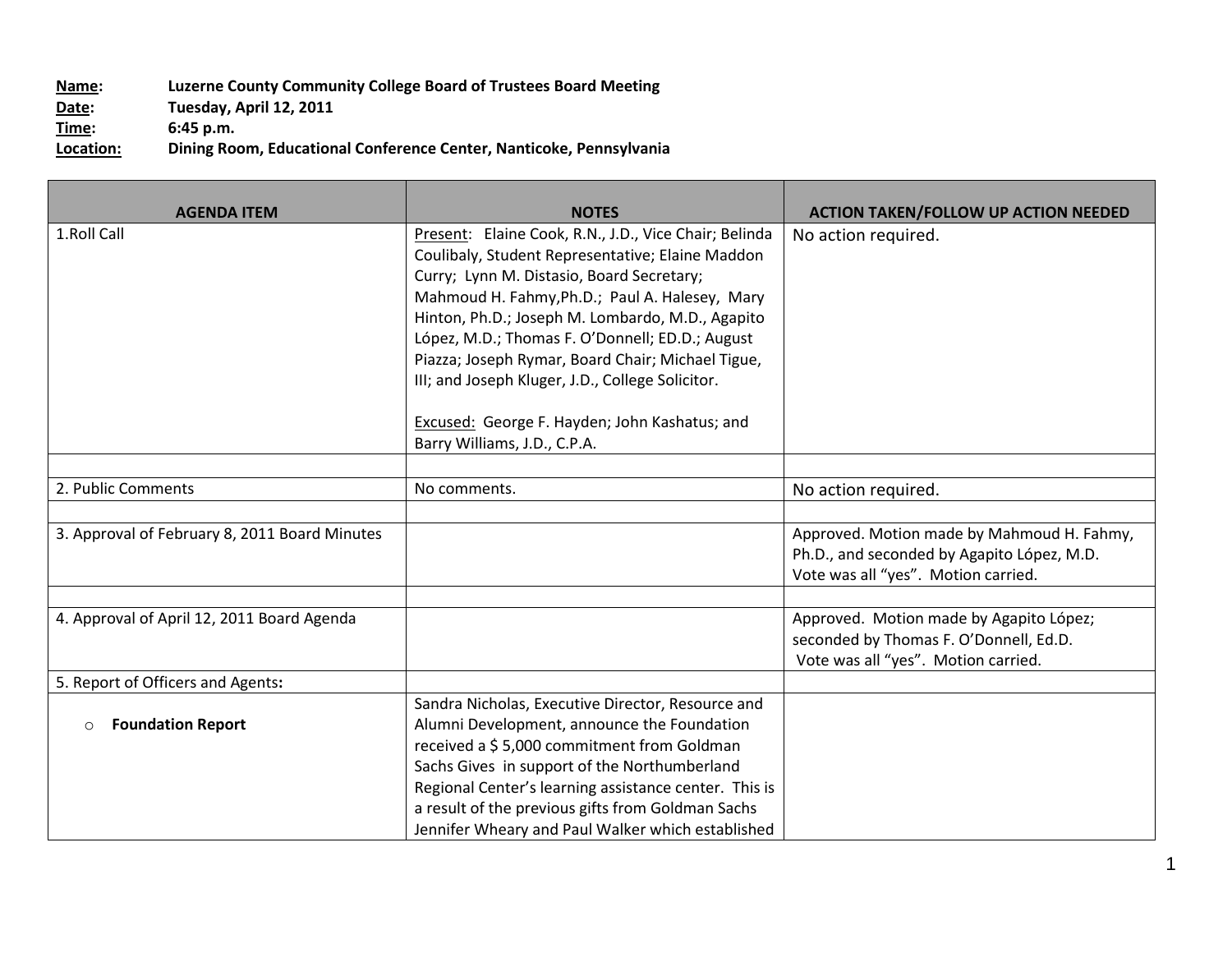| the resource center and funded a scholarship         |  |
|------------------------------------------------------|--|
| endowment for students at this off campus site.      |  |
| Total now donated is \$655,000. A ribbon cutting     |  |
| ceremony will be held for the new room.              |  |
|                                                      |  |
| Shawn Bly, president of the LCCC Student             |  |
| Government Association has joined the Foundation     |  |
| Board as a voting member. The Foundation Board       |  |
| passed two policies: Whistleblower Policy and a      |  |
| Records Retention Policy. Several Foundation         |  |
| Board members will speak to students in a            |  |
| classroom setting including: Bob Stanley, Financial  |  |
|                                                      |  |
| Advisor for Merrill Lynch; and David Hawk,           |  |
| Gertrude Hawk Chocolates.                            |  |
| Foundation board member, Dr. John Definnes and       |  |
|                                                      |  |
| his wife, Joanne have made a \$15,000 pledge to the  |  |
| new Dental Clinic.                                   |  |
|                                                      |  |
| The Alumni Phonathon kicked off with a goal of       |  |
| raising \$30,000 for the Health Sciences Center. The |  |
| Alumni Association has pledged \$125,000 to the      |  |
| Health Sciences Center and will coincide with the    |  |
| 2011 Health Sciences Alumni Reunion . Trustee        |  |
| Lynn Marie Distasio and retired nursing faculty      |  |
| member, Marie Robine will serve as honorary co-      |  |
| chairs of the Health Sciences Alumni reunion which   |  |
| is set for September 30, 2011.                       |  |
|                                                      |  |
| Foundation Board President, Susan Unvarsky '86       |  |
| was chosen from among 14 PA community colleges       |  |
| to be the alumni speaker at the PA All-Academic      |  |
| Team banquet held in Harrisburg.                     |  |
|                                                      |  |
| Trustee Mahmoud H. Fahmy, Ph.D. commended            |  |
| the Foundation Board and staff for their good work   |  |
| and praised Goldman Sachs for the scholarship        |  |
| money donated to the College.                        |  |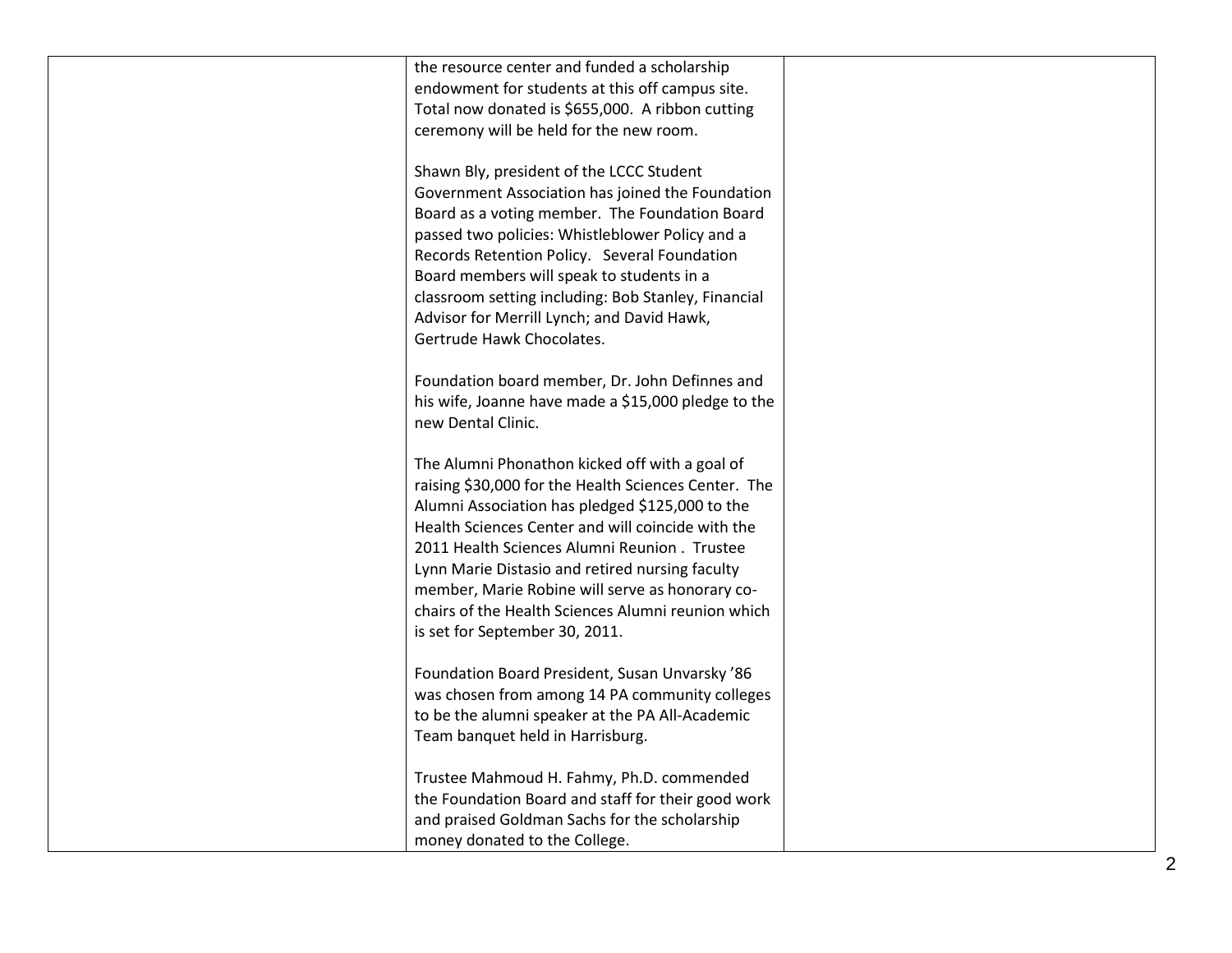| $\circ$ | <b>Student Representative's Report</b> | Belinda Coulibaly noted the Smoking Policy is not       |  |
|---------|----------------------------------------|---------------------------------------------------------|--|
|         |                                        | enforced on campus. She also noted ssuggested           |  |
|         |                                        | that students from the Culinary Institute provide       |  |
|         |                                        | food for students to purchase in the College            |  |
|         |                                        | Cafeteria. Ms. Coulibaly mentioned some students        |  |
|         |                                        | have commented on the need for improved                 |  |
|         |                                        | customer service in some departments. She also          |  |
|         |                                        | noted some students have stated our College             |  |
|         |                                        | faculty is amazing and professional. Ms. Coulibaly      |  |
|         |                                        | announced that the Student Government                   |  |
|         |                                        | Association is raising money for Japan by making        |  |
|         |                                        | 100 paper cranes.                                       |  |
|         |                                        | August Piazza asked about the process for the           |  |
|         |                                        | student representative reporting to the Board.          |  |
|         |                                        | President Leary explained the process of the            |  |
|         |                                        | student report, noting the representative to the        |  |
|         |                                        | board can report on any issue she feels is material     |  |
|         |                                        | from a student perspective. Many of these issues        |  |
|         |                                        | are discussed at a Student Government Association       |  |
|         |                                        | meeting each Tuesday in an open forum where             |  |
|         |                                        | they can discuss any and all of these issues. Mary      |  |
|         |                                        | Sullivan, Director of Student Life and Athletics is the |  |
|         |                                        | advisor of Student Government Association.              |  |
|         |                                        |                                                         |  |
|         |                                        | Elaine Maddon Curry emphasized the importance           |  |
|         |                                        | of the student representative coming to the Board       |  |
|         |                                        | unfiltered.                                             |  |
|         |                                        | Trustee Hinton's concern is making sure the issues      |  |
|         |                                        | the Student Representative brought to the               |  |
|         |                                        | attention of the Board are addressed.                   |  |
|         | <b>O</b> Treasurer's Report            | Mr. Joseph Gasper noted the Monthly Financial           |  |
|         |                                        | Report is a summary of the Budgeted and Actual          |  |
|         |                                        | Income and Expenses as of February 2011. For            |  |
|         |                                        | comparison purposes the report also lists the prior     |  |
|         |                                        | year financial information for the same period.         |  |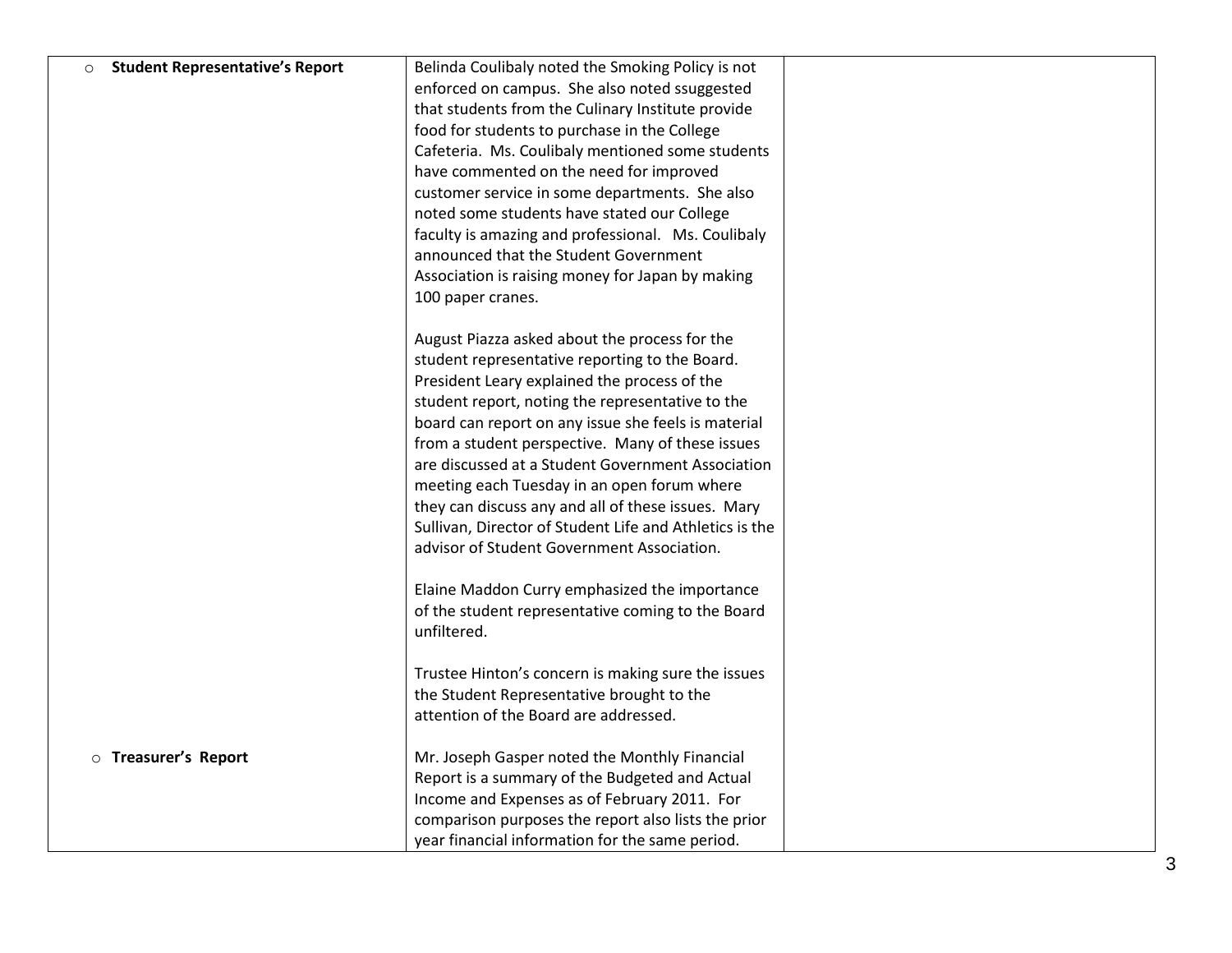| Previously the budget was simply spread equally<br>by the month but now the 8 month budget is<br>spread based on Prior Year Actual activity. Actual<br>Year to Date Expenditures are compared to the 8<br>month budget and a percentage variance is<br>calculated based on the budget spread. Current<br>year to date amounts are also compared to prior<br>year to date amounts.                                                                                                                                                                                                                                             |  |
|-------------------------------------------------------------------------------------------------------------------------------------------------------------------------------------------------------------------------------------------------------------------------------------------------------------------------------------------------------------------------------------------------------------------------------------------------------------------------------------------------------------------------------------------------------------------------------------------------------------------------------|--|
| The front page, page 1 of the report, is a summary<br>of the total income and expense for each fund. The<br>Current Fund Income is \$30,223,000 and Expenses<br>total \$23,139,000. Compared to the prior year<br>income is up 4.31% and expenditures are up 5.35%<br>in the current fund. Bookstore Income is<br>\$3,903,000 down 3.84% and Expenses total<br>\$3,005,000 which is down 12.54%. Food Service<br>Income is \$266,000, up 6.40% and Expenses of<br>\$248,000, down 4.25%. Finally the Plant Fund<br>Income is \$2,277,000, which is up 3.74% and                                                               |  |
| Expenditures of \$3,319,000, up 1.13%.<br>Page 2 of the report is the summary of Current<br>Fund Income. As previously reported included in<br>the Commonwealth appropriation line item is the<br>college's stimulus payment of \$1,122,000, which<br>accounts for the variance. This past July the<br>Commonwealth began making monthly payments<br>rather than quarterly but then reverted back to the<br>quarterly payment schedule. Course fees have<br>increased 5.44% from the prior year and Non-<br>Sponsor Local Income, which is the Out of County<br>and State Tuition, is up 5.09%. Seminar income is<br>also up. |  |
| Page 3 of 6 is the summary of Current Fund<br>Expenditures. In the Current Fund fringe benefits<br>have increased mainly due an increase in the                                                                                                                                                                                                                                                                                                                                                                                                                                                                               |  |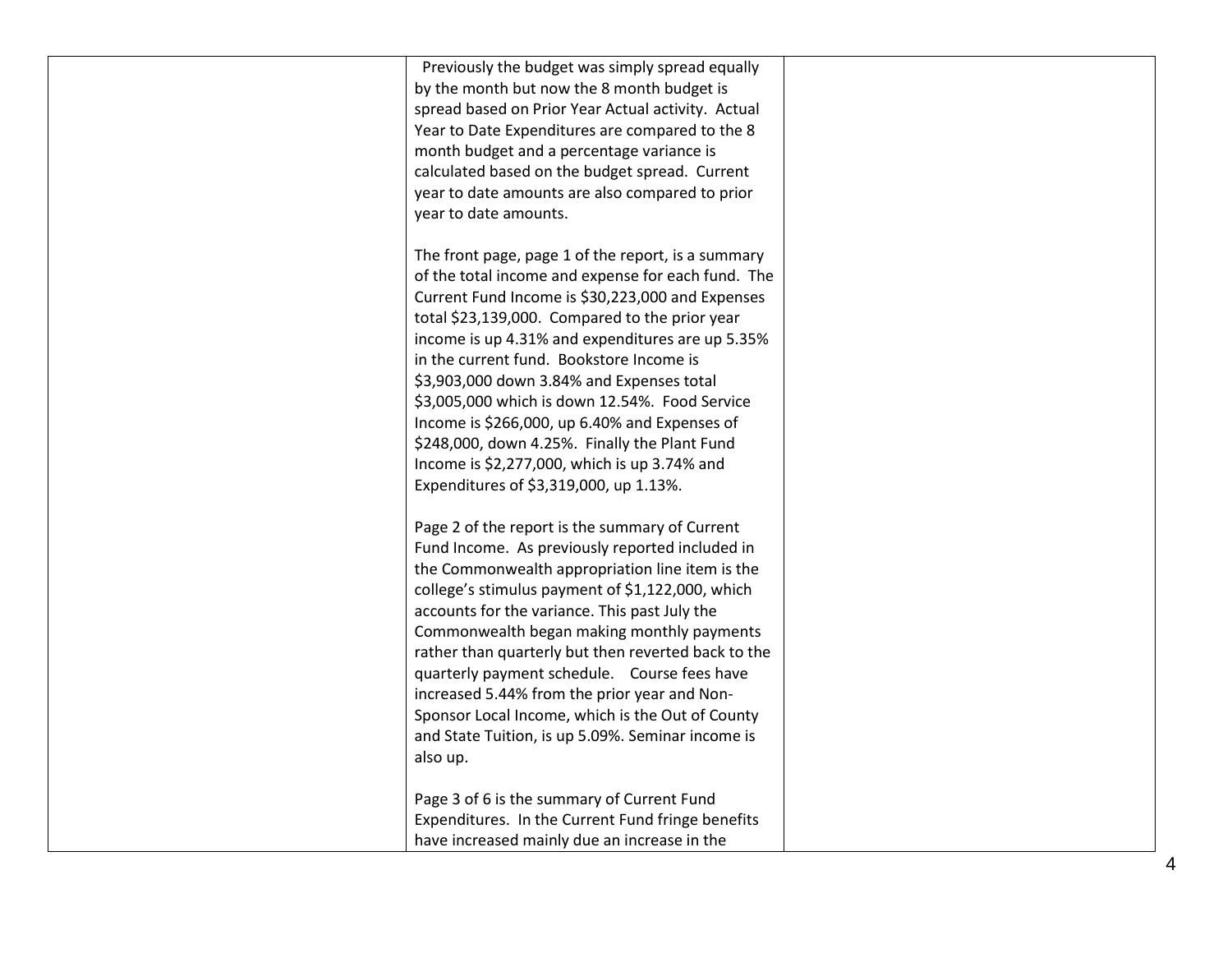amount of medical claims that have been paid to date. Advertising is higher due to the timing of the bills paid. More was expended in the early part of the fiscal year and included more television ads. Seminar expense has increased when compared to prior year. There has been an increase in the demand for student tutors and the increase for Consultants / Contracted Services is mainly due to the increase for required disability services. The variance for postage is due to timing, \$55,000 was expended to replenish the account in early March.

Page 4 of 6 is the summary of the Bookstore Income and Expenditures. Once again the Bookstore Income from textbooks is down 5.67% and the expenditures are down 16.64% for the current year. This variance is mainly due to the Higher Education Opportunity Act which requires that the Bookstore provide the students with the barcodes for the required texts resulting in the students purchasing the books from other sources. A larger starting inventory also accounts for the drop in textbook expenditures.

Page 5 is the summary of the Food Service Income and Expenditures. Sales are up 2.37% and the Vending Machine Income \$10,000 which is due to the new vending machine contract that began this fiscal year. The salaries and fringe benefits are less than the prior year due to staff transfers and existing vacancies throughout the year in Food Service.

Finally page 6 is the summary of the Plant Fund Income and Expenditures. Income for the capital fees is up \$40,000 over the prior year. This fee is assessed to all Out of County and Out of state Students. Interest Income is down due to a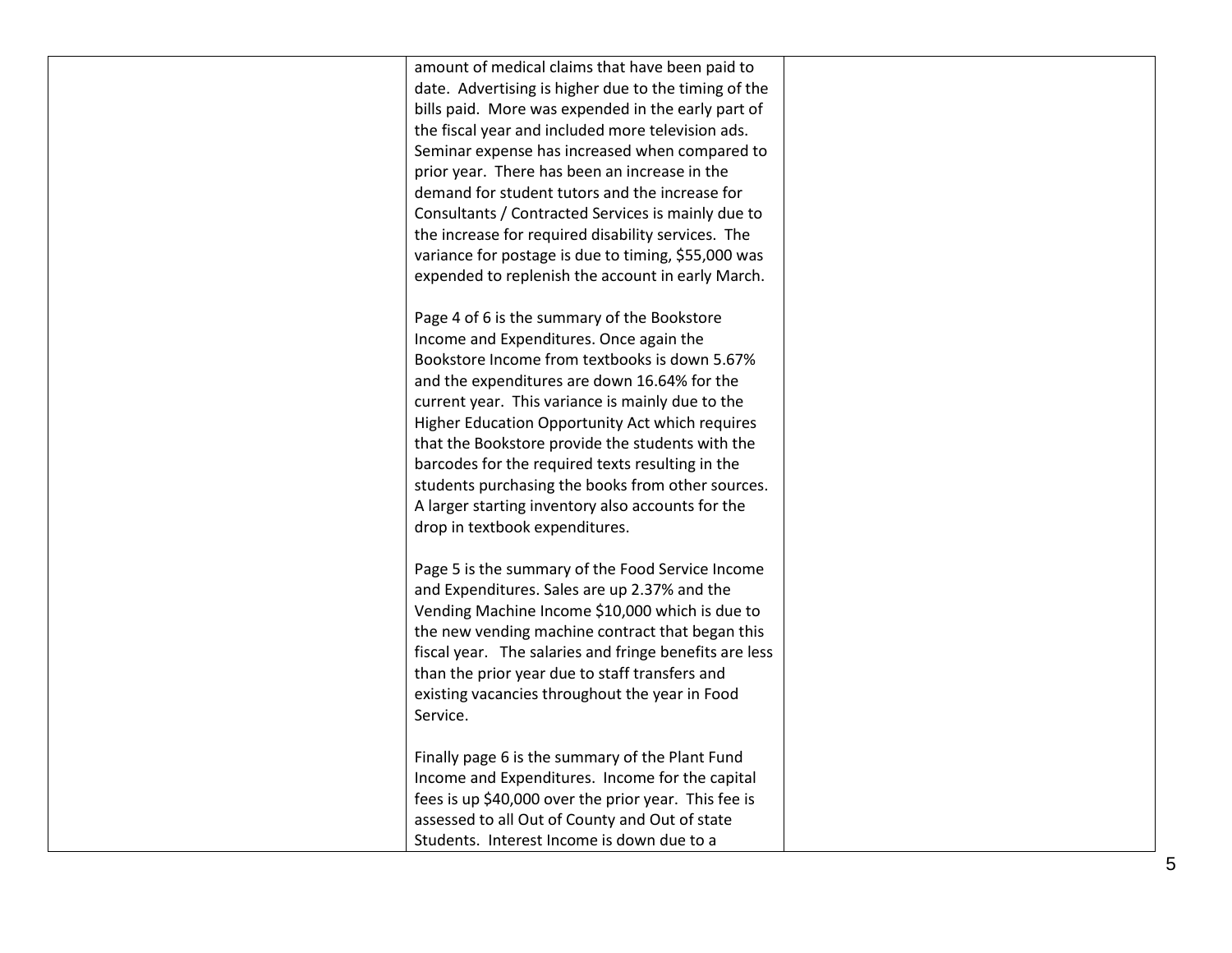|                      | decrease in the account balance. There are no<br>major variances in the Plant Fund Expenditures.<br>Mahmoud H. Fahmy, Ph.D. asked about the<br>Commonwealth appropriation for the College. Mr.<br>Gasper reported that the Commonwealth<br>contribution is 30% and the County contribution is<br>15.5%.                                                                                                                        |  |
|----------------------|--------------------------------------------------------------------------------------------------------------------------------------------------------------------------------------------------------------------------------------------------------------------------------------------------------------------------------------------------------------------------------------------------------------------------------|--|
| O President's Report | President Leary welcomed three members of this<br>year's Leadership LCCC program, Class of 2011, are<br>in attendance as part of their program<br>requirements to observe the LCCC governance<br>system in action. Welcome to Joseph Nester,<br>Technology Support Specialist; Ann Saxton, Title III<br>Coordinator; and Julie Schechter, PSTI coordinator.                                                                    |  |
|                      | The College will recognize outstanding students this<br>week at the annual LCCC Honor's Luncheon. Over<br>160 students will receive awards for academic and<br>extracurricular excellence. The College is<br>recognizing more students this year than ever in<br>our history, which demonstrates the increase in<br>scholarship, athletic achievement and community<br>service our students are pursuing and<br>accomplishing. |  |
|                      | Several College administrators and faculty attended<br>the Pennsylvania Commission for Community<br>Colleges annual dinner last week to recognize<br>LCCC's All-Pennsylvania Academic Team award<br>recipients, who were joined by recipients from our<br>other community colleges in Pennsylvania.                                                                                                                            |  |
|                      | The two-day event ended with a Lobby Day activity,<br>during which LCCC Broadcast Communication<br>students joined students from across the state to<br>meet with their legislators and advocate on behalf                                                                                                                                                                                                                     |  |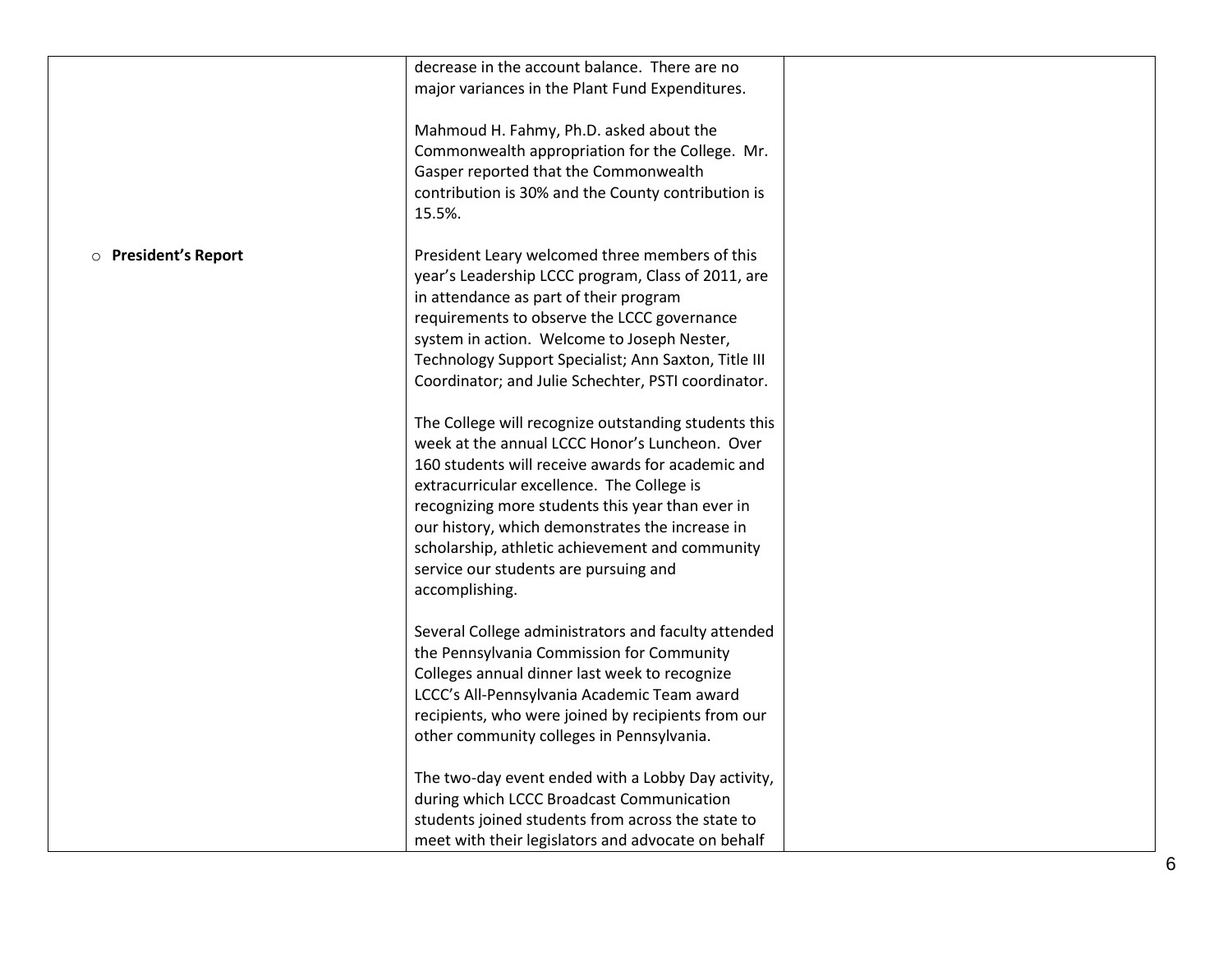|                                    | of community colleges.                                 |  |
|------------------------------------|--------------------------------------------------------|--|
|                                    |                                                        |  |
|                                    | LCCC is collaborating with the 13 other Community      |  |
|                                    | Colleges in Pennsylvania to submit a state-wide        |  |
|                                    | grant application to the Employment and Training       |  |
|                                    | Administration of the U.S. Dept. of Labor. The         |  |
|                                    | emphasis of the grant is on developing strategies to   |  |
|                                    | accelerate basic skills attainment, to increase        |  |
|                                    | retention to the completion of a credential, to        |  |
|                                    | advance career pathways and stackable credentials,     |  |
|                                    | and to assist in job placement for low-skilled adults. |  |
|                                    | The grant will focus on capacity building in three     |  |
|                                    | industry clusters - advanced manufacturing, energy,    |  |
|                                    | and healthcare information technology - and the        |  |
|                                    | funding will enable the Community Colleges in          |  |
|                                    | Pennsylvania to develop a statewide platform to        |  |
|                                    | include advancements in recruitment, assessment,       |  |
|                                    | coaching, academic planning, career planning, and      |  |
|                                    | job placement for the adult population target.         |  |
|                                    | The grant is entitled the Trade Adjustment             |  |
|                                    | Assistance Community College and Career Training       |  |
|                                    | Grant and this submission represents the first time    |  |
|                                    | that the Pennsylvania Community Colleges have          |  |
|                                    | collaboratively responded to a grant solicitation of   |  |
|                                    | this magnitude.                                        |  |
| <b>O</b> Highlight, Student Honors | President Leary stated Luzerne County Community        |  |
|                                    | College provides learning and training to prepare      |  |
|                                    | our students for entry into the workforce or to        |  |
|                                    | transfer to four-year institutions. Part of our        |  |
|                                    | mission as well is to develop contributing members     |  |
|                                    | of society, students who will give back to their       |  |
|                                    | community, and provide our students with the           |  |
|                                    | education and skills they need to realize their        |  |
|                                    | leadership potential.                                  |  |
|                                    | Joseph Rymar, Board Chair, and President Leary         |  |
|                                    | presented certificates of achievement to the           |  |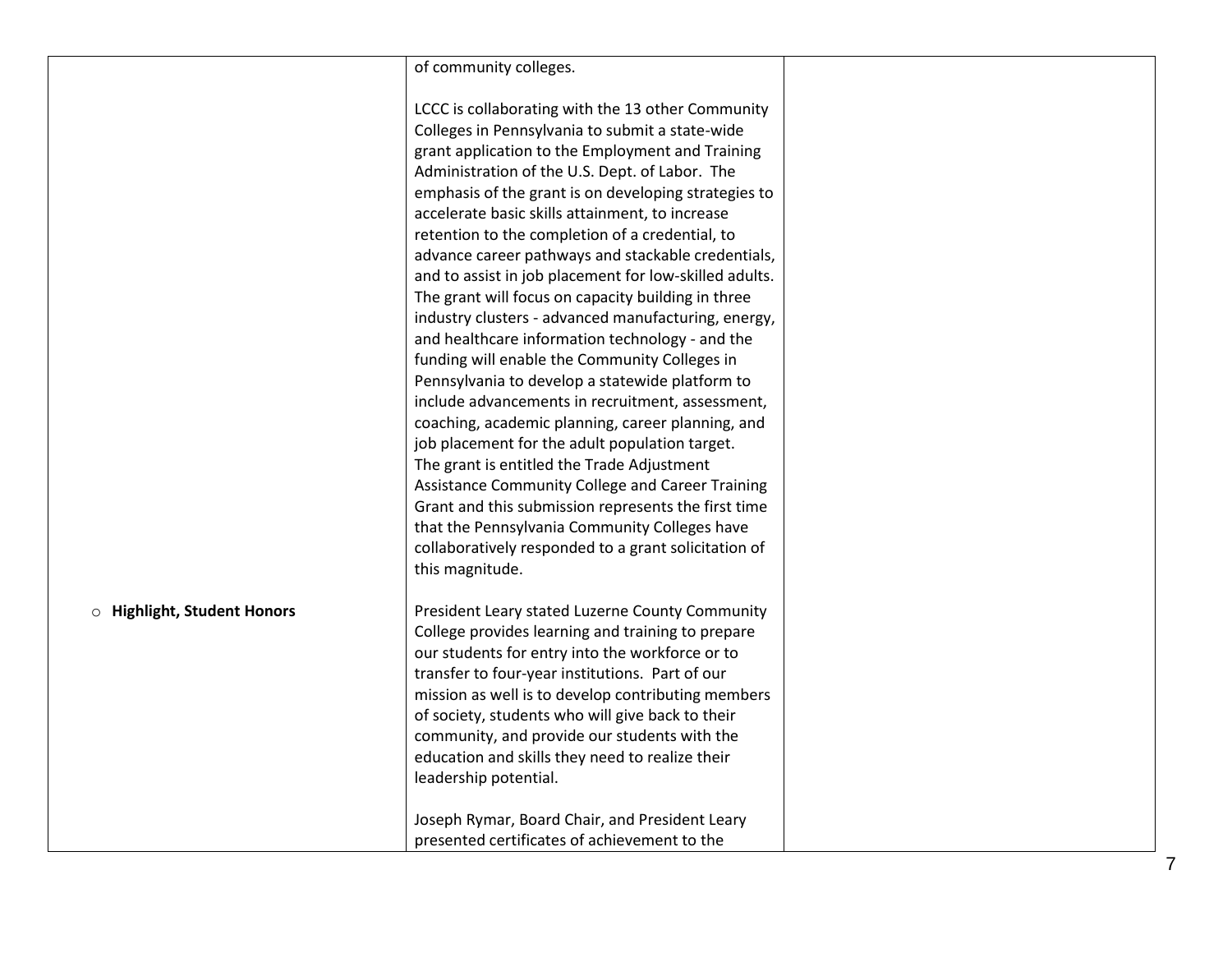|                                             | following students in recognition of their academic,   |  |
|---------------------------------------------|--------------------------------------------------------|--|
|                                             | athletic, and leadership accomplishments: Stephen      |  |
|                                             | Swicklik and Mary Buckley were honored for being       |  |
|                                             | selected to the All-PA Academic Team. Mr. Swicklik     |  |
|                                             | and Ms. Buckley were honored for their leadership      |  |
|                                             | with the College's Phi Theta Kappa chapter.            |  |
|                                             |                                                        |  |
|                                             | Belinda Coulibaly was honored for her service as       |  |
|                                             | secretary of the Student Government Association        |  |
|                                             | and for serving as the first student representative    |  |
|                                             | to the LCCC Board of Trustees. Stacy Dunkle was        |  |
|                                             | recognized for representing the student body at the    |  |
|                                             | College's Professional Development Day. Kimberly       |  |
|                                             | Penetra was honored for her service as treasurer of    |  |
|                                             | the Student Government Association and Marc            |  |
|                                             | Incitti was recognized for his service as president of |  |
|                                             |                                                        |  |
|                                             | Phi Theta Kappa. Student-athlete Brian Kevin           |  |
|                                             | Karwaski was recognized for his outstanding            |  |
|                                             | performance on the cross country team. Meredith        |  |
|                                             | Capuano was honored for her service as president       |  |
|                                             | of the Adult Learners Association and as vice          |  |
|                                             | president of Alpha Sigma Lambda.                       |  |
|                                             |                                                        |  |
|                                             | President Leary invited everyone to stay for light     |  |
|                                             | refreshments immediately following the board           |  |
|                                             | meeting.                                               |  |
|                                             |                                                        |  |
| 6. Report/Action of the Executive Committee | Board Chair Rymar noted, in accordance with the        |  |
| 6A. Nomination Committee Appointment        | Board of Trustees By-Laws, the officers of the Board   |  |
|                                             | of Trustees shall be elected each year at the annual   |  |
|                                             | June organizational meeting. The Chairperson shall     |  |
|                                             | appoint a nomination committee which shall             |  |
|                                             | recommend a slate of officers to the full Board of     |  |
|                                             | Trustees to be considered at the meeting at which      |  |
|                                             | the election of officers will be held. The Board of    |  |
|                                             | Trustees will be given the opportunity to submit       |  |
|                                             | names not included on the slate, either in writing or  |  |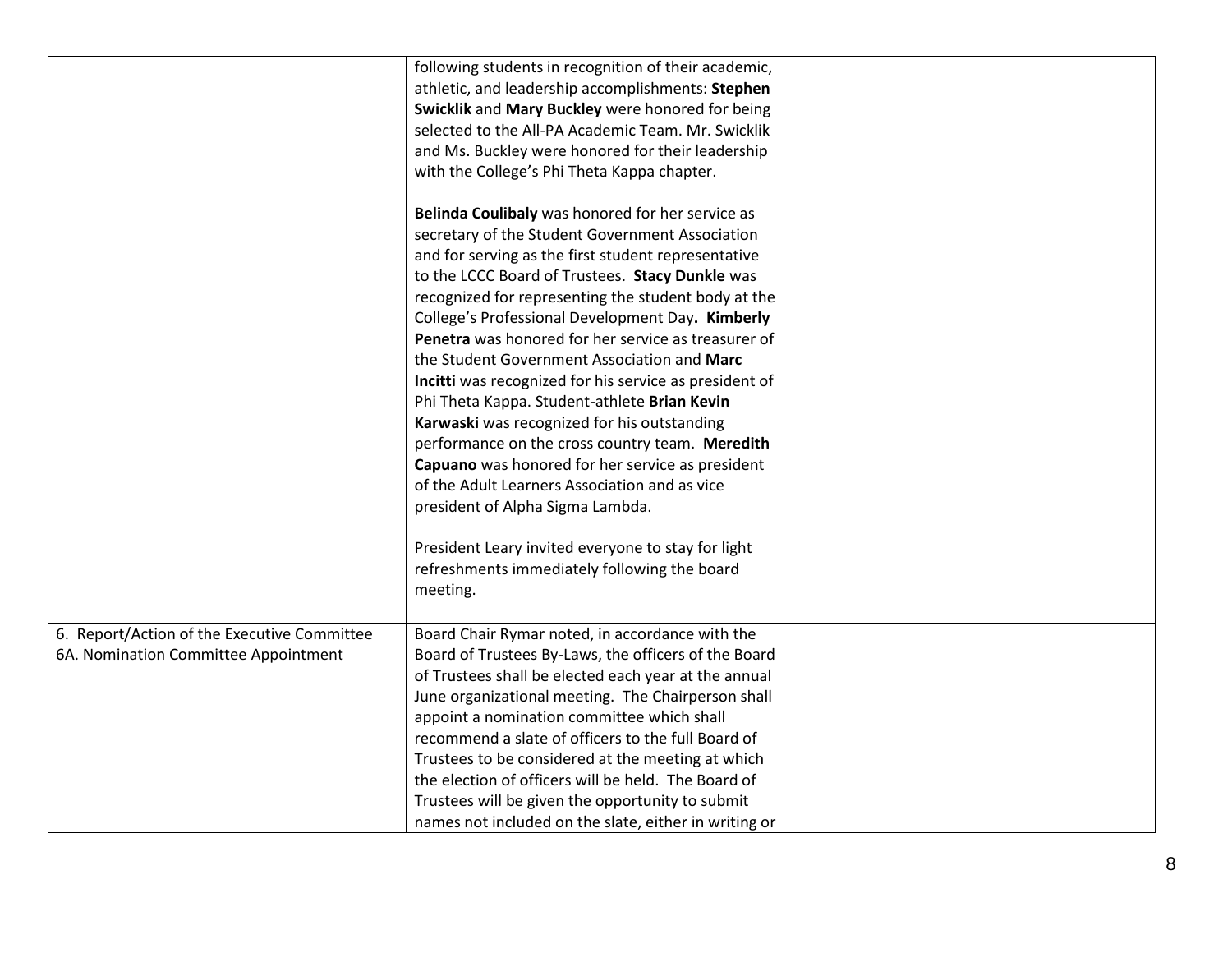|                                                                                                                                                                                           | through a motion on the floor.                                                                                                                                                                                                                                                                                                                                                                                                                                                                       |                                                                                                                                                                                                                                                                                                                                                                                                                                                                                                         |
|-------------------------------------------------------------------------------------------------------------------------------------------------------------------------------------------|------------------------------------------------------------------------------------------------------------------------------------------------------------------------------------------------------------------------------------------------------------------------------------------------------------------------------------------------------------------------------------------------------------------------------------------------------------------------------------------------------|---------------------------------------------------------------------------------------------------------------------------------------------------------------------------------------------------------------------------------------------------------------------------------------------------------------------------------------------------------------------------------------------------------------------------------------------------------------------------------------------------------|
|                                                                                                                                                                                           | Board Chair Rymar noted Trustee Mahmoud H.<br>Fahmy, Ph.D., served as Chair of the 2010<br>Nomination Committee. At this time, Board Chair<br>Rymar appointed Mahmoud H. Fahmy, Ph.D., to<br>serve once again as Chair and reconvene the same<br>committee members. Board Chair Rymar noted<br>there is one slight change; there is an opportunity<br>for additional trustees to serve on the committee.<br>Hearing none, the nomination committee will<br>consist of the same members as last year. |                                                                                                                                                                                                                                                                                                                                                                                                                                                                                                         |
| 7. Report/Action of the Academic Committee                                                                                                                                                | August J. Piazza, Committee Chair, presented the<br>following report of the Academic Committee:                                                                                                                                                                                                                                                                                                                                                                                                      |                                                                                                                                                                                                                                                                                                                                                                                                                                                                                                         |
| 7A. Recommendation to Approve<br><b>Administrative Policies</b><br>o Credit Course Waitlist Policy<br>Health Sciences Admissions Background<br>$\circ$<br><b>Check Requirement Policy</b> | 7A. Recommend the Luzerne County Community<br>College Board of Trustees approve the following<br>administrative policies: Credit Course Waitlist Policy<br>and Health Sciences Admissions Background<br>Check Requirement Policy.                                                                                                                                                                                                                                                                    | 7A Approved. Motion made by Thomas F.<br>O'Donnell, Ed.D., to approve the Credit Course<br>Waitlist Policy and Health Sciences Admissions<br>Background Check Requirement Policy. Motion<br>was seconded by Agapito López, M.D.<br>In reference to the Health Sciences Admissions<br>Background Check Requirement Policy, Trustee<br>Elaine Maddon Curry questioned whether the<br>Board should wait to approve this policy until the<br>College Solicitor provides a summary on "criminal<br>history". |
|                                                                                                                                                                                           |                                                                                                                                                                                                                                                                                                                                                                                                                                                                                                      | Joseph Kluger, Esq., College Solicitor stated the<br>Health Sciences Admissions Background Check<br>Requirement Policy is legal and enforceable.                                                                                                                                                                                                                                                                                                                                                        |
|                                                                                                                                                                                           |                                                                                                                                                                                                                                                                                                                                                                                                                                                                                                      | Elaine Cook, R.N., J.D., Vice Chair and Elaine<br>Maddon Curry voted "no" for the Health Sciences A<br>Background Check Requirement Policy.                                                                                                                                                                                                                                                                                                                                                             |
|                                                                                                                                                                                           |                                                                                                                                                                                                                                                                                                                                                                                                                                                                                                      | College Solicitor Kluger stated the motion was                                                                                                                                                                                                                                                                                                                                                                                                                                                          |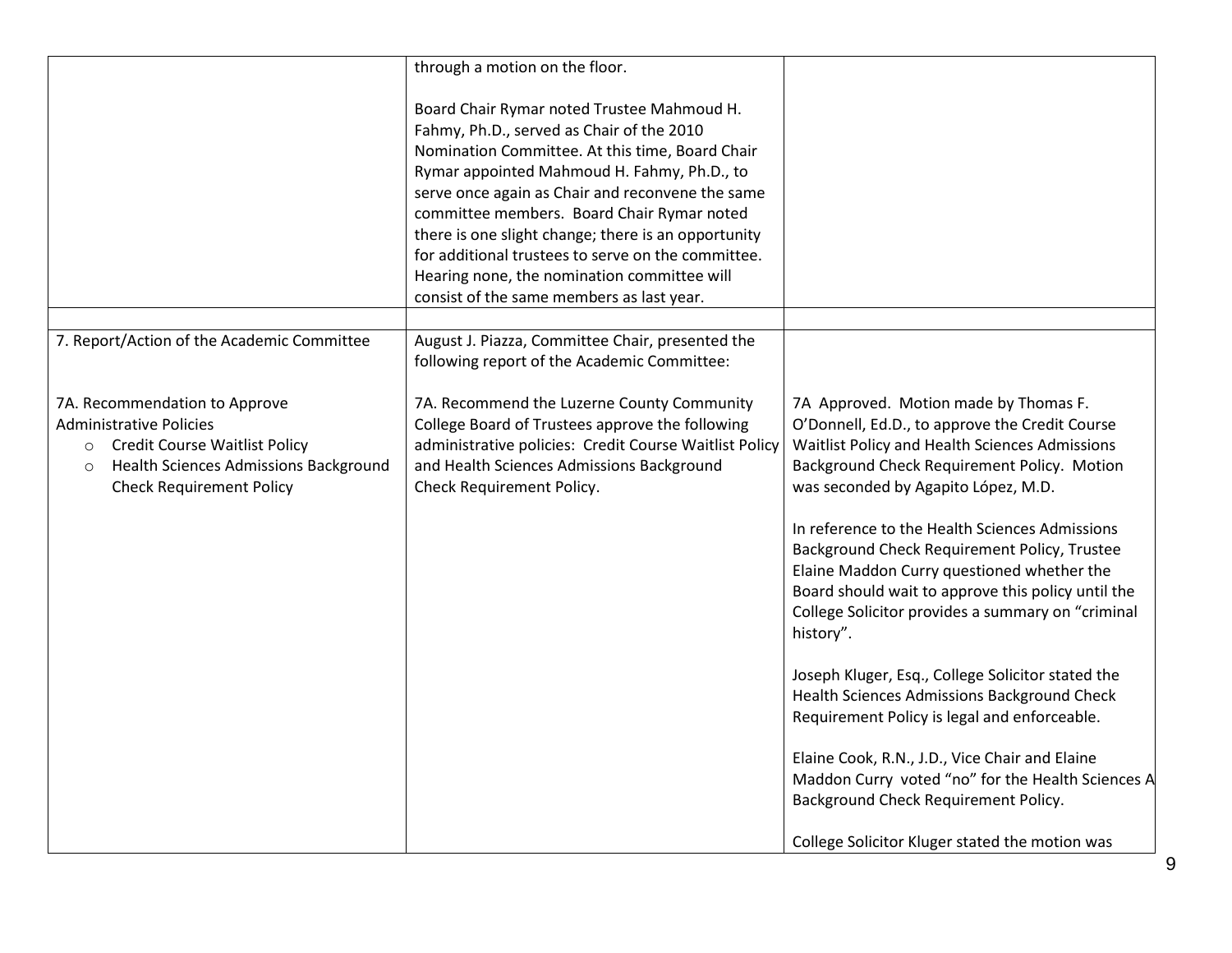|                                                                           |                                                                                                                                                                                                                                                                                                                      | made to approve both policies, therefore, the vote<br>Cannot be split.                                                                                                                                                                                                                                                                  |
|---------------------------------------------------------------------------|----------------------------------------------------------------------------------------------------------------------------------------------------------------------------------------------------------------------------------------------------------------------------------------------------------------------|-----------------------------------------------------------------------------------------------------------------------------------------------------------------------------------------------------------------------------------------------------------------------------------------------------------------------------------------|
|                                                                           |                                                                                                                                                                                                                                                                                                                      | Elaine Cook, R.N., J.D., Vice Chair and Elaine<br>Maddon Curry voted "no" for both policies as<br>presented.                                                                                                                                                                                                                            |
|                                                                           |                                                                                                                                                                                                                                                                                                                      | Vote was eleven (11) "yes" and two (2) "no".<br>Motion carried.                                                                                                                                                                                                                                                                         |
|                                                                           |                                                                                                                                                                                                                                                                                                                      |                                                                                                                                                                                                                                                                                                                                         |
| 8. Report/Action of Finance Committee                                     | Lynn Marie Distasio, Committee Chair, presented<br>the following Finance Committee Report.                                                                                                                                                                                                                           |                                                                                                                                                                                                                                                                                                                                         |
| 8A. Recommendation to approve Summary of<br>Payments                      | 8A. Recommend the Luzerne County Community<br>College Board of Trustees approve the summary of<br>payments                                                                                                                                                                                                           | 8A. Approved. Motion made by Thomas F.<br>O'Donnell, Ed.D., and seconded by Michael Tigue,<br>III.<br>Vote was all "yes". Motion carried.                                                                                                                                                                                               |
| 8B. Continuation of Employment Retraining<br><b>Opportunities Program</b> | 8B.Recommend the Luzerne County Community<br>College Board of Trustees approve the Employment<br>Retraining Opportunities Program be continued for<br>the Summer and Fall 2011 Semester with a tuition<br>offset for eligible individuals not to exceed a total<br>value of \$50,000 that will cover both semesters. | 8B. Approved. Motion made by Mary Dana<br>Hinton, Ph.D., and seconded by August Piazza.<br>Vote was all "yes". Motion carried.                                                                                                                                                                                                          |
| 8C. Acceptance of Grants                                                  | 8C. Recommend the Luzerne County Community<br>College Board of Trustees approve the acceptance of<br>following grant award \$5,000 to purchase children's<br>supplies for the LCCC Dental Clinic.                                                                                                                    | 8C. Approved. Motion made by Elaine Cook, R.N.,<br>J.D., Vice Chair; and seconded by Elaine Maddon<br>Curry.<br>Vote was all "yes". Motion carried.                                                                                                                                                                                     |
| 8D. RFP for National Council Licensure Review<br>Seminar                  | 8D. Recommend the Luzerne County Community<br>College Board of Trustees approve the proposal to<br>Kaplan Inc. at the rate of \$375.00 per student for<br>the contract period April 15, 2011 thru April 15,<br>2014.                                                                                                 | 8D. Approved. Motion made by Paul Halesey and<br>seconded by Agapito López, M.D.<br>Vote was all "yes". Motion carried.<br>Elaine Cook, R.N., J.D., Vice Chair, requested the<br>Luzerne County Community College include in all<br>College publications that the National Council<br>Licensure Review Seminar is part of the lab fees. |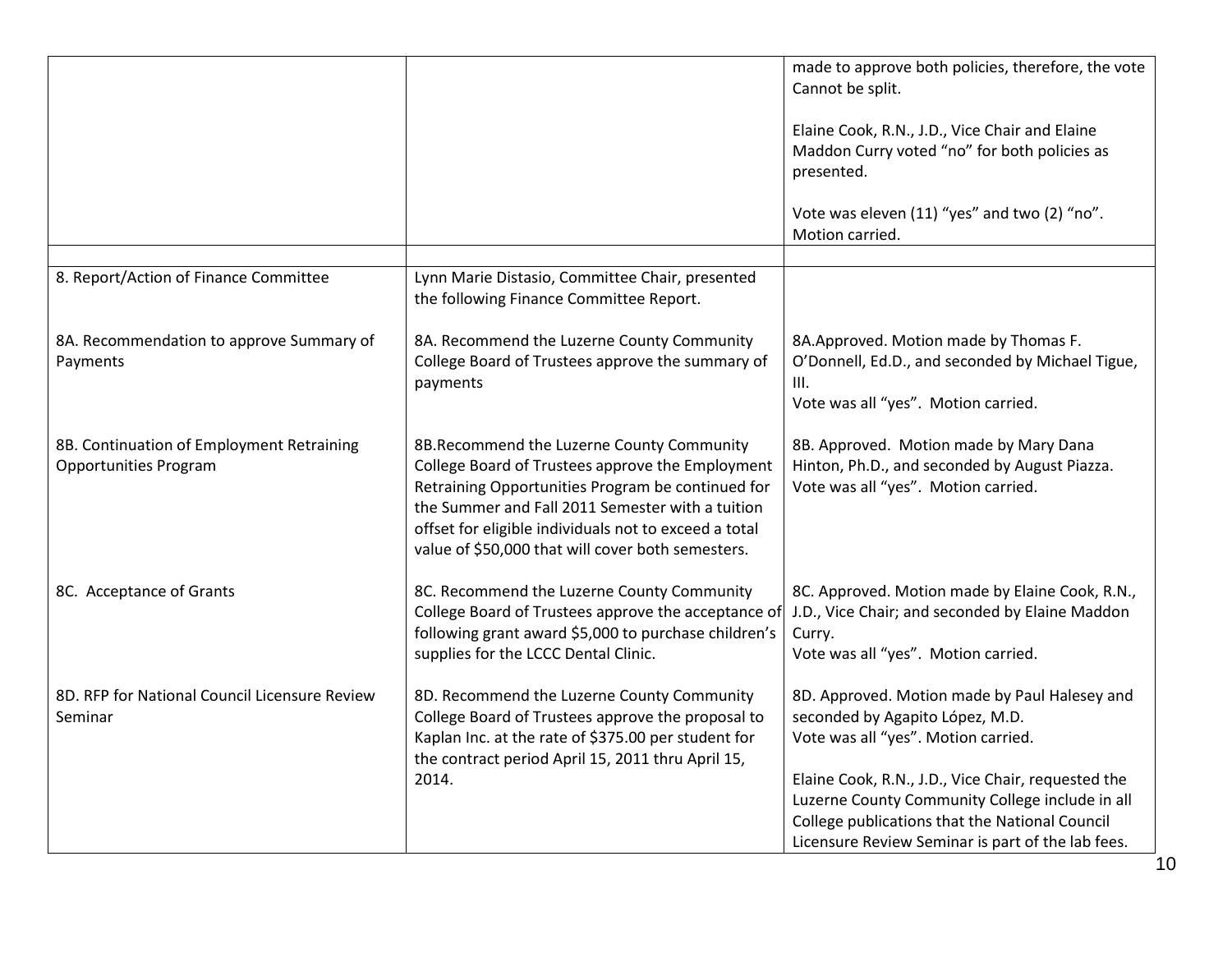| 8E. Recommendation to Approve Otis Elevator<br>Maintenance Agreement                                                                                                                                                          | 8E. Recommend the Luzerne County Community<br>College Board of Trustees approve the maintenance<br>agreement to Otis Elevator at the following<br>discounted rate of \$1,740.00 per month for the<br>contract period April 1, 2011 thru March 31, 2016;<br>five (5) year contract total of \$104,400.00. | 8E. Approved. Motion made by Thomas F.<br>O'Donnell, Ed.D., and seconded by Michael Tigue,<br>III.<br>Vote was all "yes". Motion carried.                                                                                            |
|-------------------------------------------------------------------------------------------------------------------------------------------------------------------------------------------------------------------------------|----------------------------------------------------------------------------------------------------------------------------------------------------------------------------------------------------------------------------------------------------------------------------------------------------------|--------------------------------------------------------------------------------------------------------------------------------------------------------------------------------------------------------------------------------------|
| 8F. Recommendation to Approve Health<br>Sciences Center Exterior Signage Change Order                                                                                                                                         | 8F. Recommend the Luzerne County Community<br>College Board of Trustees approve the Health<br>Science Center Exterior Signage Change Order in the<br>amount of \$17,997.                                                                                                                                 | 8F. Approved. Motion made by Michael Tigue, III,<br>and seconded by Thomas F. O'Donnell, Ed.D<br>Vote was twelve "yes" and one "no" by Elaine<br>Cook, R.N., J.D., Vice Chair. Motion carried.                                       |
| 8G. Recommendation to approve Electrical<br>Change Order                                                                                                                                                                      | 8G. Recommend the Luzerne County Community<br>College Board of Trustees approve the Health<br>Sciences Center Electrical Change Order in the<br>amount of \$7,780.                                                                                                                                       | 8G. Approved. Motion made by Michael Tigue, III,<br>and seconded by Thomas F. O'Donnell, Ed.D<br>Vote was all "yes". Motion carried                                                                                                  |
| 8H. Recommendation to approve Administrative<br>Policies:<br><b>Capital Project Planning Policy</b><br>$\circ$<br>Lost and Found Policy<br>$\circ$<br>Proposed Revision of the Construction<br>$\circ$<br>Change Order Policy | 8H. Committee Chair Lynn Distasio recommended<br>the Luzerne County Community College Board of<br>Trustees approve Capital Project Planning Policy<br>and Lost and Found Policy.                                                                                                                         | 8H. Approved. Motion made by Committee Chair<br>Distasio to approve the Capital Project Planning<br>Policy and Lost and Found Policy. Motion was<br>seconded by Agapito López, M.D.<br>Vote was all "yes". Motion carried.           |
|                                                                                                                                                                                                                               | Committee Chair Distasio presented for approval<br>the revisions to the Construction Change Order<br>policy.                                                                                                                                                                                             | Motion made by Elaine Curry and seconded by<br>Agapito López, M.D. to approve the revisions to<br>the Construction Change Order policy.                                                                                              |
|                                                                                                                                                                                                                               | At this time Thomas F. O'Donnell, Ed.D.,<br>recommended a roll vote of the full Board be<br>conducted.                                                                                                                                                                                                   | <b>Roll Call Vote:</b><br>Elaine Cook, R.N., J.D., Vice Chair, yes;<br>Elaine Maddon Curry, yes; Lynn M. Distasio, Board<br>Secretary, no; Mahmoud H. Fahmy, Ph.D., no; Paul                                                         |
|                                                                                                                                                                                                                               | Board Chair Rymar accepted the recommendation.<br>Board Chair Rymar stated it is his belief the<br>revisions to the Construction Change Order policy<br>are not necessary; the President is responsible for<br>processing and approving change orders; and it is                                         | A. Halesey, no; Mary Hinton, Ph.D., no; Joseph M.<br>Lombardo, M.D., no; Agapito López, M.D., yes;<br>Thomas F. O'Donnell, ED.D., yes; August Piazza,<br>no; and Michael Tigue, III, no.<br>Vote was four (4) yes; and seven (7) no. |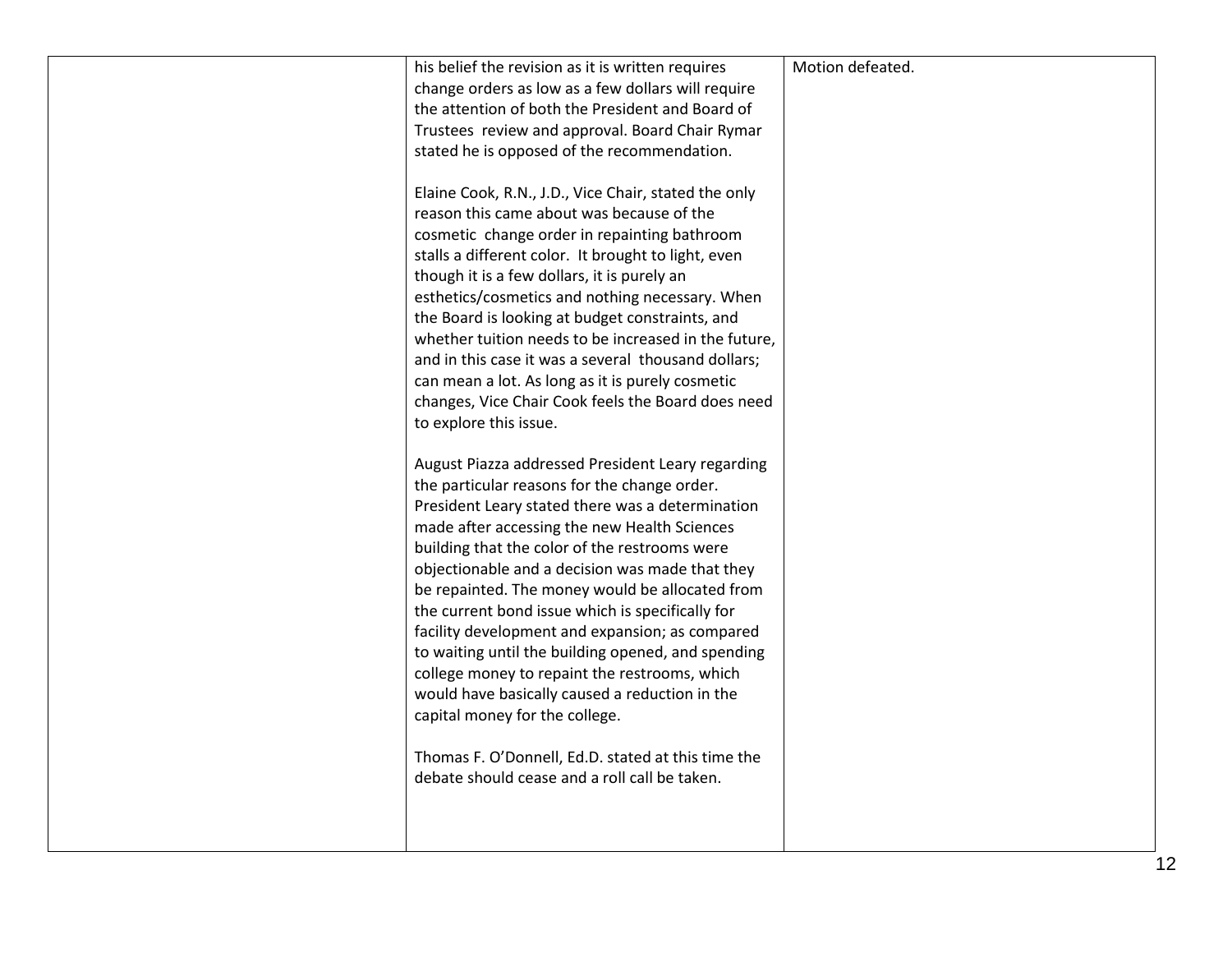| 9. Report/Action of the Human Resources<br>Committee Items                                                                      | Paul Halesey, Committee Chair, presented the<br>following Human Resources Committee report.                                                                                                                                                                                                                                                                                             |                                                                                                                                            |
|---------------------------------------------------------------------------------------------------------------------------------|-----------------------------------------------------------------------------------------------------------------------------------------------------------------------------------------------------------------------------------------------------------------------------------------------------------------------------------------------------------------------------------------|--------------------------------------------------------------------------------------------------------------------------------------------|
| 9A.Recommendation to Approve Administrative<br>Policies: Confined Space Policy; and Recruitment<br>Search and Selection Policy. | 9A. Recommendation the Luzerne County<br>Community College Board of Trustees approve the<br>Confined Space Policy and Recruitment<br>Search and Selection Policy.                                                                                                                                                                                                                       | 9A. Approved. Motion made by Committee Chair<br>Halesey and seconded by Joseph M. Lombardo,<br>M.D.<br>Vote was all "yes". Motion carried. |
|                                                                                                                                 |                                                                                                                                                                                                                                                                                                                                                                                         |                                                                                                                                            |
|                                                                                                                                 | <b>INFORMATIONAL ITEMS</b>                                                                                                                                                                                                                                                                                                                                                              |                                                                                                                                            |
| 1. Unfinished Business of Previous Meeting                                                                                      | 1. Board Chair Rymar noted there was no unfinished<br>business from the previous meeting.                                                                                                                                                                                                                                                                                               | 1.N/A                                                                                                                                      |
| 2. Informational Report of the Executive<br>Committee.                                                                          | 2. Board Chair Rymar stated the minutes of the last<br>Executive Committee were enclosed in the Board<br>packet.                                                                                                                                                                                                                                                                        | 2. N/A                                                                                                                                     |
| 3. Information Report of the Human Resources<br>Committee                                                                       |                                                                                                                                                                                                                                                                                                                                                                                         | 3A. No action required.                                                                                                                    |
| 3A. Information on Appointments/Leave Report                                                                                    | 3A. Committee Chair Halesey presented the<br>Information on Recent Appointments, New Hires<br>since February 8, 2011:<br>Administration: FT Director of Counseling and<br>Student Support Services, Randall Light,<br>\$62,088.75/yr, 3/21/11; PT Assistant Chef, Brian<br>Kravitz, \$16.89/hr, 3/14/11; PT Student Computer<br>Lab Manager, Justin Woychik, \$18.18/hr, 2/28/11        |                                                                                                                                            |
|                                                                                                                                 | Classified: PT Fitness Center/Gymnasium<br>Attendant, Michael Johnson, \$9.15/hr, 3/16/11;<br>FT Custodian, Gary Swartz, \$18,325.00/yr, 3/8/11;<br>FT Microbiology/Biology Lab Assistant, Brian<br>Madajewski, \$16,644.00/yr, 2/28/11;<br>PT Custodian, John Weron, \$8.81/hr, 2/22/11; and<br>PT Custodian, Kimberly Parsons, \$8.81/hr, 2/17/11<br>LEAVE REPORT STATUS - No report. |                                                                                                                                            |
|                                                                                                                                 |                                                                                                                                                                                                                                                                                                                                                                                         |                                                                                                                                            |